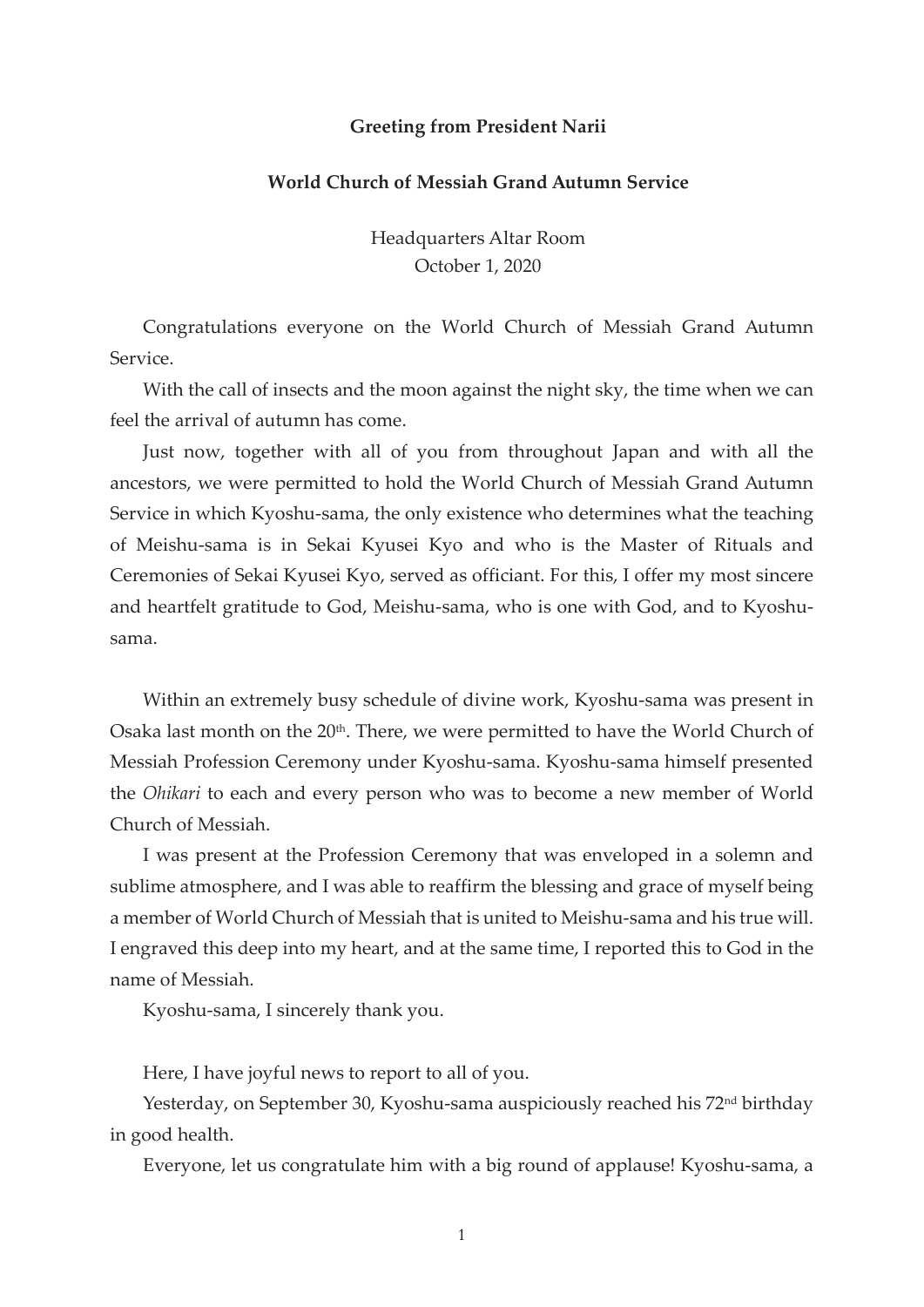sincere happy birthday to you!

Thank you very much.

With Kyoshu-sama reaching his birthday yesterday, I remembered something from the same day last year.

Last year, September 30, was the day when we were permitted to inaugurate a new organizational structure as a true, one church under Kyoshu-sama—a great step toward realizing our current World Church of Messiah.

Regarding the fact that the inauguration of the new organizational structure unintentionally overlapped with Kyoshu-sama's birthday, I strongly felt that this must have happened because on the day of the inauguration, each one of us needs to engrave in our heart why we, who have been allowed to know the existence of God through Meishu-sama, must be united to Kyoshu-sama at this time.

Today, I would like to sincerely renew my pledge to go forward regarding Kyoshu-sama and his guidance as the sole, absolute and irreplaceable foundation in every respect.

Also, Mayumi-okusama and Masaaki-sama, Kyoshu-sama's successor, are in attendance today, so I would like to present them to you.

Mayumi-okusama, Masaaki-sama, if you may, please stand.

Thank you very much.

From Masaaki-sama, we, who have been granted Kyoshu-sama's guidance, received his greeting entitled "Boundless love" at the September Monthly Service, opening our hearts even more. For this I sincerely thank him.

Masaaki-sama, my sincere gratitude to you.

Now then, in today's Grand Service, the following passage from the Opening Prayer to God that Kyoshu-sama read aloud caught my attention:

O God, we have sinned against You! We took possession of our souls and sinned! But You, O God, accepted the atoning, holy blood of Jesus Christ who petitioned You to forgive our sins, the sins of all humanity.

O gracious God, how awesome is the power of Your forgiveness! This power became the foundation of the Transition from Night to Day, and through us, this power now permeates everything.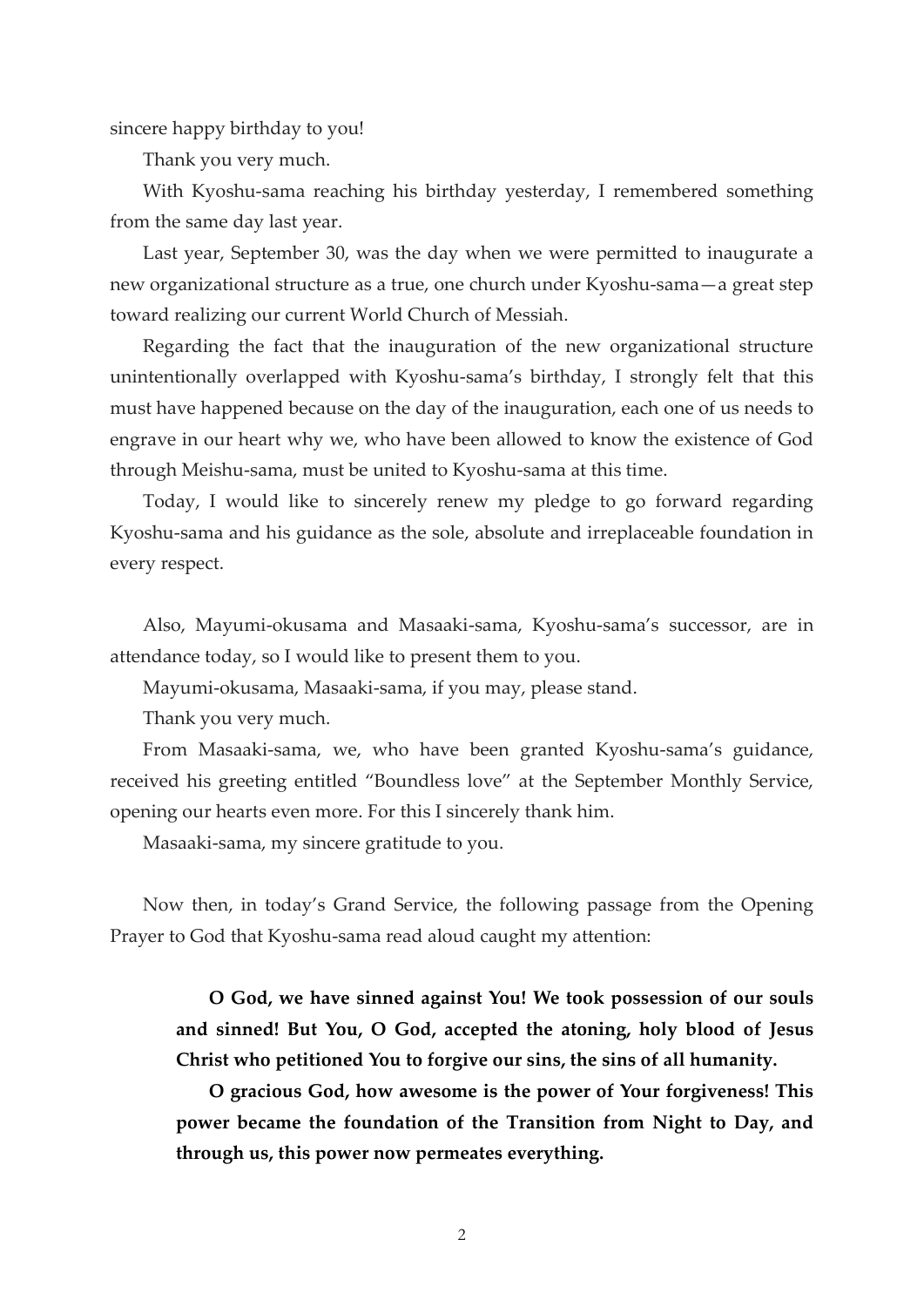The words from this passage in the Opening Prayer, particularly, "You, O God, accepted the atoning, holy blood of Jesus Christ," made me think deeply.

This year in July, in Masaaki-sama's message entitled "The true path," he asked us, "Who is Jesus Christ for us followers of Meishu-sama?" He gave guidance saying, "I tell you that Jesus is the Messiah. He redeemed our sins—the sins of all humanity through his blood and changed the world forever."

I would like to acknowledge that I was completely ignorant about the connection between the atoning blood of Jesus Christ and myself. And I would also like to receive head-on what Masaaki-sama guides us about when he says, "Jesus is the Messiah," and the will of Kyoshu-sama when he says, "You, O God, accepted the atoning, holy blood of Jesus Christ."

As we were allowed to know through Kyoshu-sama that God prepared the atonement of Jesus—a very grave work of God—for the salvation of humanity and all ancestors, I feel that I must deeply repent for living my life ignoring this divine work of God's boundless love.

Had Kyoshu-sama not made me realize this grave truth, I would not have awakened to the true meaning of what Meishu-sama conveyed to us on the "Transition from Night to Day" and would have wandered, continuing to swing from joy to sorrow with visible phenomenon or results, prolonging my then-existing faith.

Even regarding Meishu-sama's will embedded in the founding of World Church of Messiah and the will embedded in Meishu-sama's gospel of this most important salvation for all humanity, to be born anew—I would not have truly received this nor been able to make the changeover from the regrettable human-centered faith. I cannot help but feel great joy and gratitude for the guidance of Kyoshu-sama and Masaakisama.

Kyoshu-sama guided us at the Grand Ancestor Service saying, "Together with everyone and everything, O God, allow me to receive the holy blood of atonement and return to heaven as one who is forgiven and saved!" Now, in this way, I would clearly like to respond to God with all my heart in the name of Messiah, which is one with Meishu-sama.

And as it is written in Sacred Oath, "We believe that Jesus Christ, who, 2,000 years ago, embodied the name of Messiah, the name most holy and high, is serving the Lord God in unity with Meishu-sama"—I would like to truly make this spirit a part of myself.

I sincerely would like to thank Kyoshu-sama and Masaaki-sama, who have greatly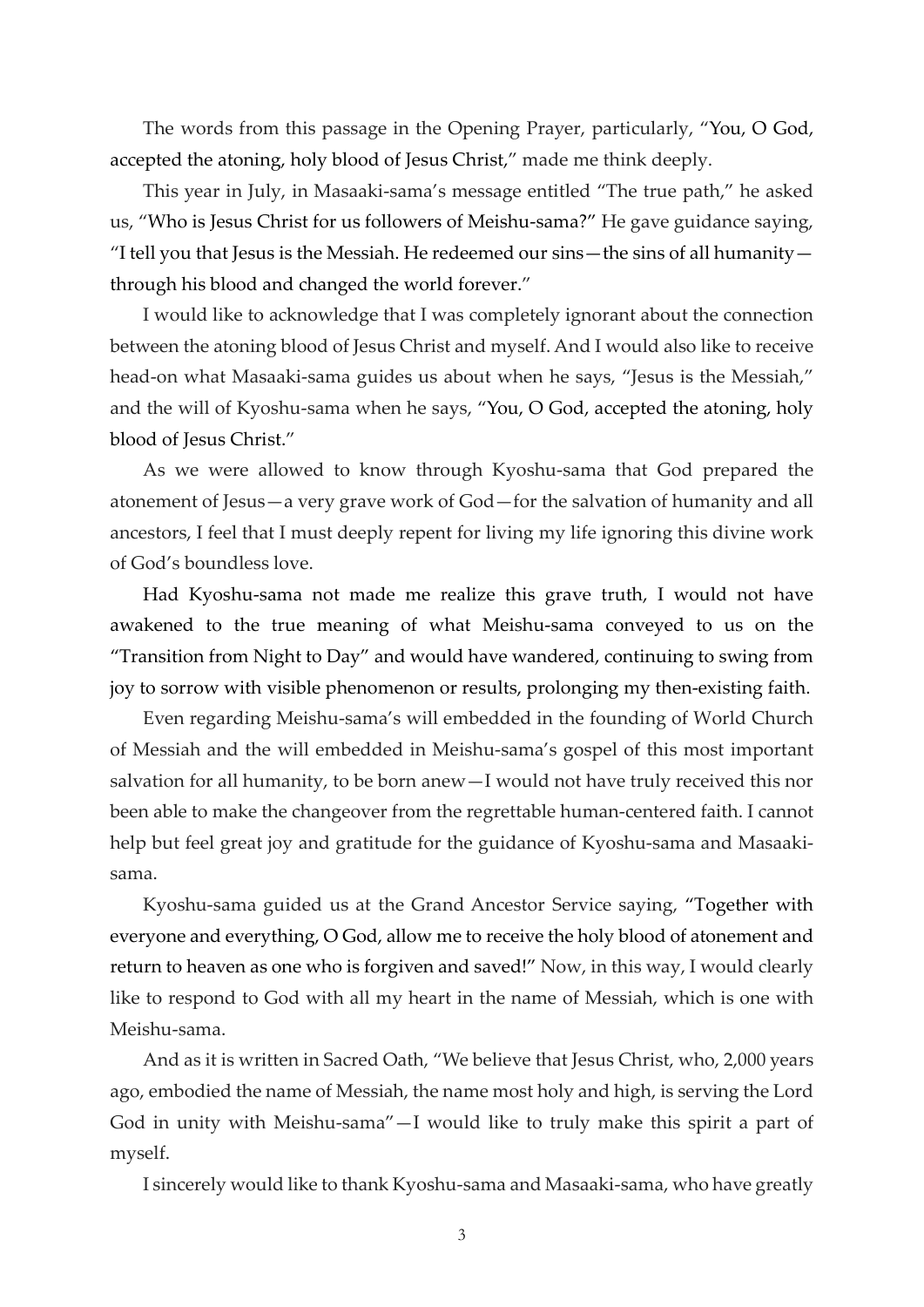awakened this ignorant heart of mine to this salvation of one truth.

On another note, the other day, Masaaki-sama delivered his second video message entitled "A new era" in English and Portuguese for overseas members. It was sent all around the world. The video with Japanese subtitles has already been posted on YouTube, and the full text is also available. So everyone in Japan, by all means, have a look. I would like for us to receive this as very important nourishment for our learning.

Continuing on from Masaaki-sama's "The true path" and this time, receiving his message "A new era," I feel as though a path that leads straight to a bright future is opening wide, right before our eyes. Enveloped in an uplifting feeling as though receiving an awakening brimming with hope, I am filled with the wish to go forward wholeheartedly on this path.

Following the first message, we received your extremely priceless guidance this time, too. For this, Masaaki-sama, I sincerely thank you.

In this way, now, the divine work of true salvation in the name of Messiah has shown great expansion in the world through Kyoshu-sama and Masaaki-sama. Recognizing this time of urgency to bring up new people to serve as staff ministers for this divine work, we, the Board of Executive Directors of World Church of Messiah, have launched "Seminário Messias" (or "SEMES") in cooperation with overseas churches—a training program for those who will take up missionary work overseas.

Receiving the younger generation of staff ministers and members from overseas churches here in Japan and at the same time, sending the younger generation of staff and members from Japan to overseas countries, we aspire to develop young people who wish to go forward one heart with Kyoshu-sama, carrying a passion for conveying Meishu-sama's true salvation for all humanity. The other day, soon after sending out a notice for SEMES to overseas churches, many young members mainly in Africa have already expressed their will to participate in the training program.

And to all the members throughout Japan, by your Donations of Light and other assistance, may we ask for your support in the training aimed at our future, and by all means, for your help in welcoming the overseas trainees, too.

At the same time, within the country, too, there have been a large number of applications for staff positions from members of the younger generation who want to be of use in the divine work of World Church of Messiah. I feel it is very promising. In our Church, an examination for employment of church staff positions is conducted